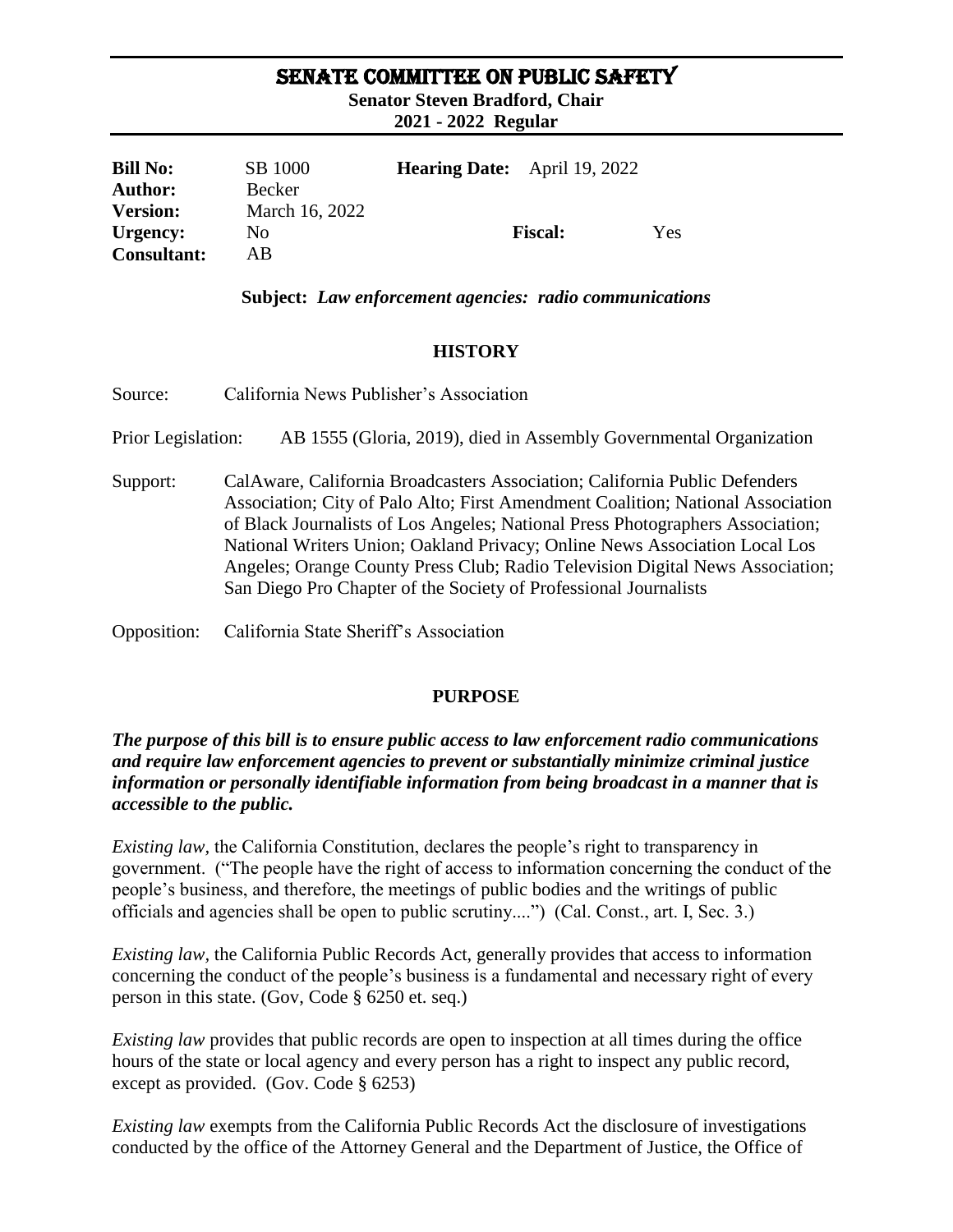### **SB 1000** (**Becker** ) Page **2** of **9**

Emergency Services and any state or local police agency, or any investigatory or security files compiled by any other state or local police agency, or any investigatory or security files compiled by any other state or local agency for correctional, law enforcement, or licensing purposes. (Gov. Code § 6254(f).)

*Existing law* provides that the Commission on Peace Officer Standards and Training (POST) shall conspicuously post on their internet websites all current standards, policies, practices, operating procedures, and education and training materials that would otherwise be available to the public if a request was made pursuant to the California Public Records Act. (Penal Code §13650).

*Existing law* establishes the Legislature's intent to provide an efficient law enforcement communications network available to all public agencies of law enforcement, and that such a network be established and maintained in a condition adequate to the needs of law enforcement. (Gov. Code §15151).

*Existing law* requires the Department of Justice (DOJ) to maintain a statewide telecommunications system of communication for the use of law enforcement agencies (CLETS), and provides that CLETS shall be under the direction of the Attorney General, and shall be used exclusively for the official business of the state and any city, county, city and county, or other public agency. (Gov. Code §§15152, 15153).

*Existing law* requires the Attorney General to appoint an advisory committee on CLETS, and establishes various requirements and responsibilities related thereto. (Gov. Code §§15154 – 15159)

*Existing law* requires the Attorney General to adopt and publish the operating policies, practices and procedures, and conditions of qualification and membership, of CLETS. (Gov. Code §15160).

*Existing law requires the DOJ to provide a basic telecommunications network consisting of no* more than two relay or switching centers in the state and circuitry and terminal equipment in one location only in each county in the state. (Gov. Code §15161).

*Existing law* requires that CLETS provide service to any law enforcement agency qualified by the CLETS advisory committee which, at the agency's own expense, desires connection through the county terminal. (Gov. Code §15163).

*Existing law* prohibits any person not authorized by the sender, who intercepts any public safety radio service communication, by use of a scanner or any other means, from using that communication to assist in the commission of a criminal offense or to avoid or escape arrest, trial, conviction, or punishment or who divulges to any person he or she knows to be a suspect in the commission of any criminal offense, the contents of that communication concerning the offense with the intent that that individual may avoid arrest, trial, conviction or punishment. (Penal Code §636.5)

*This bill* requires each law enforcement agency, as defined, to ensure that all radio communications, as defined, are accessible to the public by January 1, 2023.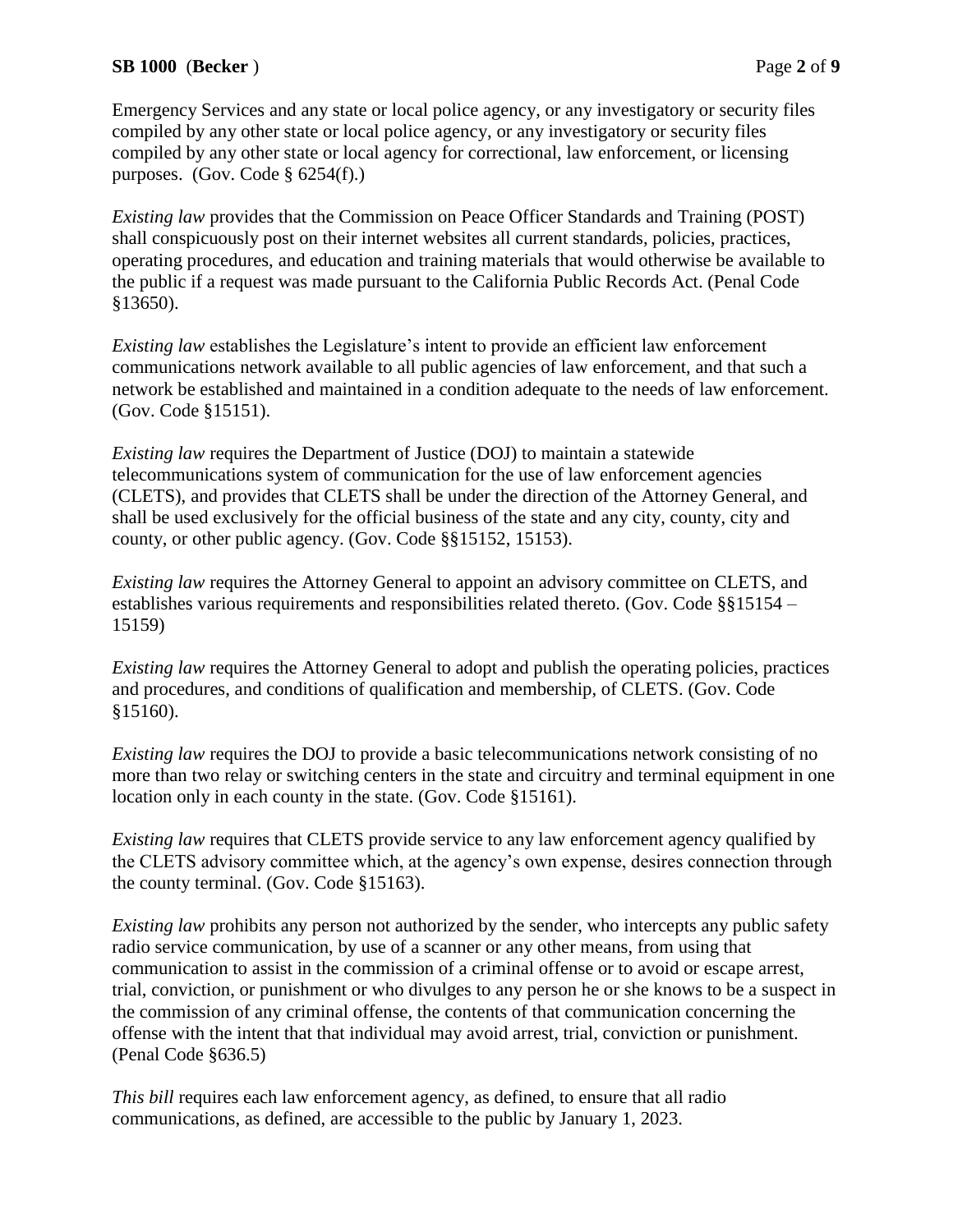### **SB 1000** (**Becker** ) Page **3** of **9**

*This bill* defines "law enforcement agency" as 'a department or agency of the state, or any political subdivision thereof, that employs any peace officer and that has the primary function of providing uniformed patrol and general law enforcement services to the public,' and specifies the types of agencies included in that definition.

*This bill* defines "radio communications" as 'verbal communications that are broadcast over a radio frequency either from a dispatch center to field personnel, from field personnel to a dispatch center, or between field personnel, and are accessible to all personnel monitoring that frequency.' However, "radio communications" does not include private communications between two devices, such as a cellular telephone, or the transmittal of data to or from a mobile data terminal, tablet, text messaging device or similar device.

*This bill* specifies that a law enforcement agency may comply with the public access requirement in any manner that provides reasonable public access to radio communications including, without limitation, any of the following means:

- Use of unencrypted radio communications on a radio frequency that is able to be monitored by commonly available radio scanning equipment.
- Online streaming of radio communications accessible through the agency's internet website.
- Upon request and for a reasonable fee, providing access to encrypted communications to any interested person.

*This bill* specifies that the public access requirement does not apply to any encrypted radio channel that is used exclusively for the exchange or dissemination of confidential information or to any encrypted radio channel that is used for tactical operations, undercover operations, or other communications that would unreasonably jeopardize public safety or the safety of officers if made public.

*This bill* requires each law enforcement agency to enact policies that prevent or substantially minimize criminal justice information or personally identifiable information directly obtained through CLETS from being broadcast in a manner that is accessible to the public.

*This bill* specifies that a law enforcement agency may comply with this confidentiality requirement in any manner that safeguards confidential CLETS information, including, without limitation, any of the following means:

- The use of an encrypted channel for the exchange or dissemination of confidential information
- Transmission of confidential information to a mobile data terminal, tablet, or other text display device.
- Communication of confidential information via telephone or other private device-todevice communication

*This bill* specifies that the confidentiality requirement does not apply to confidential information that has previously been made public through a bulletin, alert or other means or to the broadcast of confidential information that is immediately necessary for the safety of the public or the safety of officers under circumstances where compliance would otherwise be unreasonable.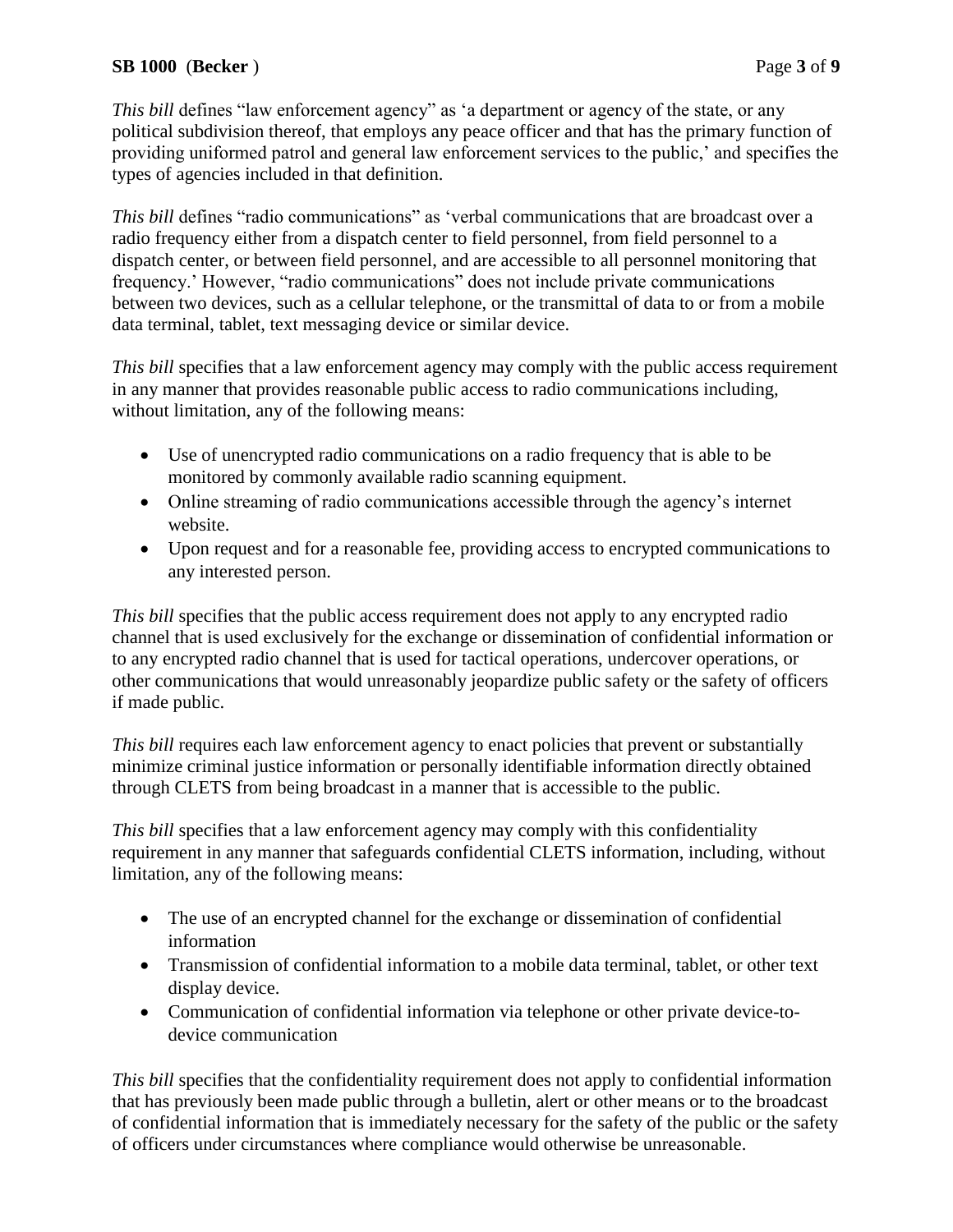#### **SB 1000** (**Becker** ) Page **4** of **9**

*This bill* requires each law enforcement agency to adopt a written policy implementing its provisions no later than January 1, 2023.

*This bill* specifies that it does not limit the responsibility of any entity not covered by its provisions to comply with any law or regulation regarding the usage of CLETS.

### **COMMENTS**

### **1. Need for This Bill**

According to the author:

"For 80 years, news outlets, journalists and the public have had access to police radio communications. This access is important for police transparency, accountability, and reporting activity to the public. However, in October 2020, the California Department of Justice's California Law Enforcement Telecommunications System (CLETS) issued a memo regarding the requirement for police agencies to protect identifying information via encryption. As a result, dozens of California police departments, including much of the Bay Area and San Francisco, have made the poor decision to fully encrypt their communications, barring the press and the public from access without legislative or public comment. There are 13 Santa Clara County law enforcement agencies and almost all have encrypted radio in the name of protecting sensitive information. This problem is likely to become statewide if corrective action is not taken. Now is not the time to reduce public access to police activity. Access to information regarding police activity is not an "operational change" that should be taken without input from the public, the media, or city, county and state elected officials".

### **2. Public Interest in and Access to Police Records**

The right to transparency in government is a cornerstone of California's democracy, enshrined in its constitution and implemented by various statutes and regulations.<sup>1</sup> One of these statutes, the California Public Records Act (CPRA), enacted in 1968, recognizes that "access to information concerning the conduct of the people's business is a fundamental and necessary right of every person in this state."<sup>2</sup> The California Supreme Court has reinforced that this right is especially important in the context of law enforcement officers and agencies:

"The public's interest in the qualifications and conduct of peace officers is substantial [...] Peace officers hold one of the most powerful positions in our society; our dependence on them is high and the potential for abuse of power is far from insignificant. A police officer possesses both the authority and the ability to exercise force. Misuse of his authority can result in significant deprivation of constitutional rights and personal freedoms, not to mention bodily injury and financial loss. The public has a legitimate interest not only in the conduct of individual officers, but also in how […] local law enforcement agencies conduct the public's business."<sup>3</sup>

 $\overline{a}$ 

<sup>1</sup> California Constitution, Article 1, §3

<sup>2</sup> Government Code §6250

<sup>&</sup>lt;sup>3</sup> Commission on Peace Officer Standards & Training v. Superior Court, 42 Cal. 4<sup>th</sup> 278 (2007), at 299-300.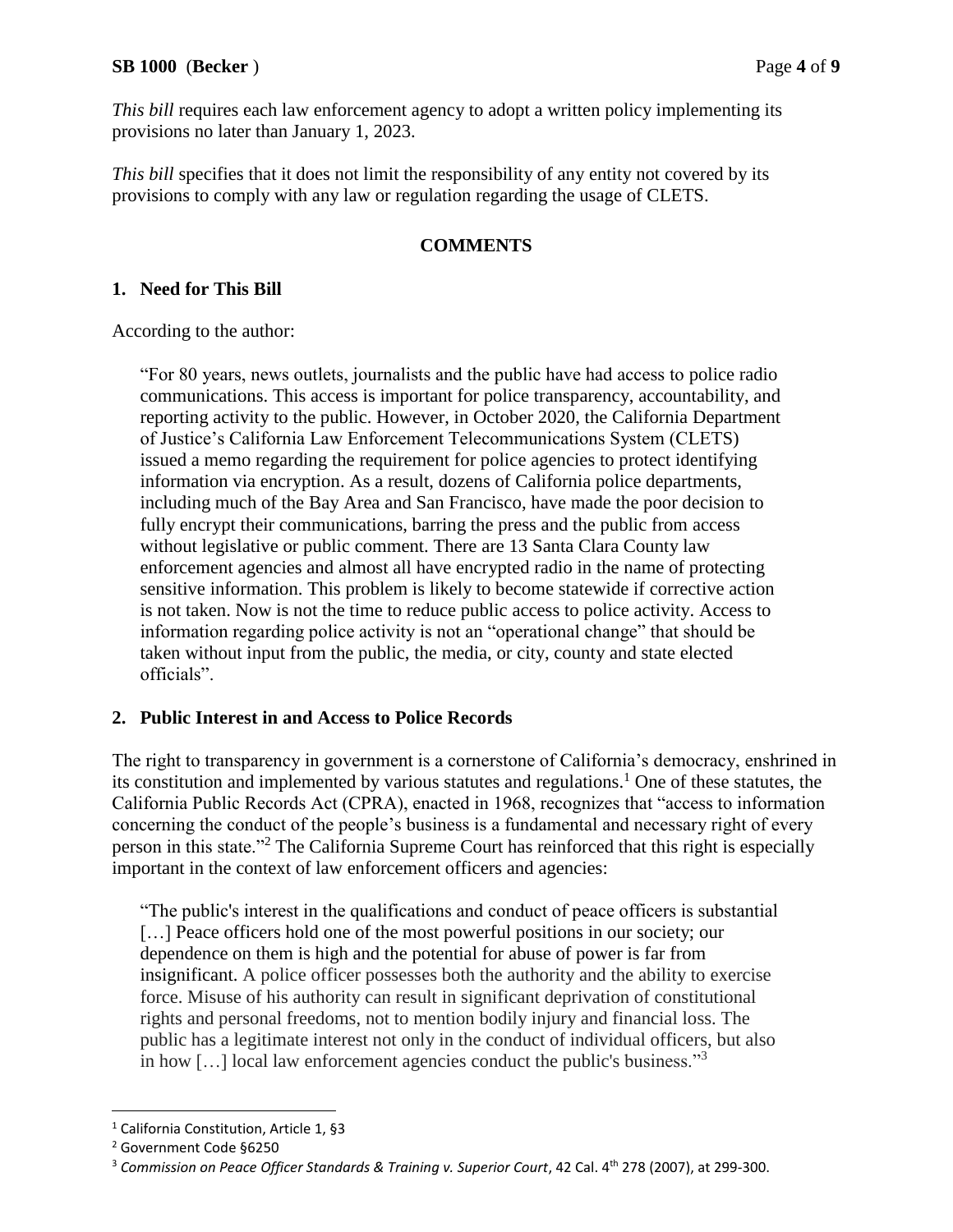Recent years have seen an increase in legislation requiring law enforcement agencies to collect and report specific data and disclose various records and policies to the public. In 2015, AB 953 (Weber, Ch. 466, Stats. of 2015) and AB 71 (Rodriguez, Ch. 462, Stats. of 2015) generally required law enforcement to report data on police stops and use of force incidents, respectively. In 2018, the Legislature adopted SB 1421 (Skinner, Ch. 988, Stats. of 2018), required that certain records relating to police misconduct and serious uses of force be made publicly available under the CPRA. SB 1421 was co-sponsored by the California News Publisher's Association (CNPA), who wrote in support of the bill that it would finally allow the press to "fully investigate the activity of powerful public institutions," and that "recent events, like the death of Stephon Clark [...] underscore the immense public concern related to police and community interactions."<sup>4</sup> The CNPA is also the sponsor of this bill, and argues that media access to police radio communications is essential to reporting critical information to the public:

"To fulfil this duty to the public to provide accurate and timely information, journalists across California – and throughout the United States – monitor police and first responder agency scanners. The public has turned to their local publications for the latest updates on raging wildfires, mass shootings, and other major news events, a public service that is made possible by monitoring radio transmissions. In a recent survey of our members, CNPA found that 78 percent of our members find monitoring police radio transmissions is very valuable in reporting on breaking news or developing situations."

# **3. Police Radio Communications**

The Federal Communications Commission (FCC) is responsible for assigning licenses to individual law enforcement agencies for the operation of their radio systems on the "public safety spectrum," which serves the telecommunications needs of most public safety agencies across the country.<sup>5</sup> Until very recently, most police radio communications in California have been unencrypted, which means that the public can access police radio transmissions using a radio scanning device. With the development of online radio streaming, many unencrypted police radio channels have become accessible via internet websites that provide a livestream.<sup>6</sup>

The advent of digital radio "trunking" has spawned broader debates about whether police radio communications should remain largely unencrypted. "Trunked" radio systems centrally manage a pool of channels or frequencies and automatically switch users to whatever channel is open at a given time, allowing those channels to be shared by a large number of users without their conversations interfering with each other.<sup>7</sup> As trunking has facilitated the public's access to unencrypted police radio channels, some have argued that more encryption is necessary to prevent criminals from exploiting that access and threatening officer and public safety. Conversely, proponents of increased access argue that more encryption would reduce officer accountability and infringe upon the public's right to government records.

 $\overline{a}$ 4 "Brown Signs Bill to Shine Light on California Police Conduct." *Courthouse News.* 1 October 2018. <https://www.courthousenews.com/brown-signs-bill-to-shine-light-on-california-police-conduct/>

<sup>5</sup> "Public Safety Spectrum." *Federal Communications Commission*. [https://www.fcc.gov/public-safety/public-safety](https://www.fcc.gov/public-safety/public-safety-and-homeland-security/policy-and-licensing-division/public-safety-spectrum)[and-homeland-security/policy-and-licensing-division/public-safety-spectrum](https://www.fcc.gov/public-safety/public-safety-and-homeland-security/policy-and-licensing-division/public-safety-spectrum)

<sup>&</sup>lt;sup>6</sup> For instance, Sacramento County Sheriff and City Police radio can be streamed at [https://www.broadcastify.com/listen/feed/5688.](https://www.broadcastify.com/listen/feed/5688)

<sup>&</sup>lt;sup>7</sup> "Trunked Radio System." ScienceDirect. [https://www.sciencedirect.com/topics/computer-science/trunked-radio](https://www.sciencedirect.com/topics/computer-science/trunked-radio-system)[system](https://www.sciencedirect.com/topics/computer-science/trunked-radio-system)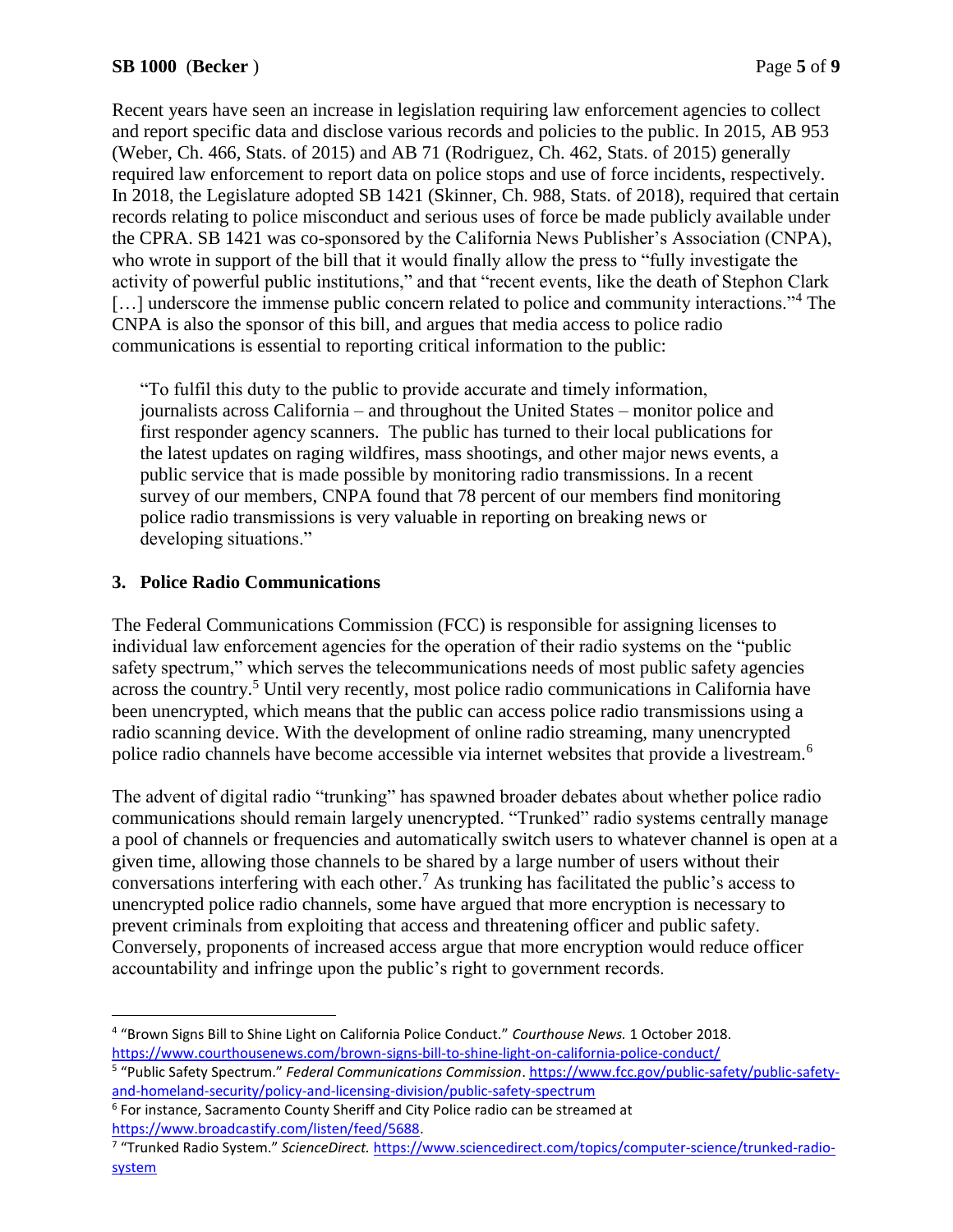$\overline{a}$ 

### **4. October 2020 CLETS Memo and Response**

Implemented in the 1970's, the California Law Enforcement Telecommunications System (CLETS) is a data interchange network administered by the California Department of Justice (DOJ). CLETS provides law enforcement and criminal justice agencies access to databases maintained by state and federal agencies, and allows for the exchange of administrative messages to agencies within California, other states, and Canada. Its primary function is to provide law enforcement with individuals' criminal and driving records, often in real time as officers conduct investigations and respond to calls in the field. In October 2020, the DOJ division charged with administering CLETS issued a memo directing law enforcement agencies to take steps to restrict access to Criminal Justice Information (CJI) and Personally Identifiable Information (PII).<sup>8</sup> According to the memo, agencies were permitted to comply with its directives via the following methods:

- "Encryption of radio traffic pursuant to FBI Criminal Justice Information Service Security Policy. This will provide the ability to securely broadcast all CJI (both restricted and unrestricted information) and all combinations of PII." [Encryption approach]
- "Establish policy to restrict dissemination of specific information that would provide for the protection of restricted CJI database information and combinations of name and other data elements that meet the definition of PII. This will provide for the protection of CJI and PII while allowing for radio traffic with the information necessary to provide public safety."<sup>9</sup> [Hybrid approach]

In response to the DOJ's memo, several law enforcement agencies began to adopt the department's first suggested approach and fully encrypt their radio communications. Most notably, law enforcement agencies in San Jose, San Francisco, Palo Alto, San Diego, Mountain View and Tracy have opted for full encryption over adopting a policy that restricts the dissemination of CJI and PII while allowing some public access to radio channels.<sup>10</sup> Many of these agencies faced criticism from the journalists, the public, and local leaders advocating for greater transparency. In Palo Alto, for instance, the police department issued a memo asserting that because of the dangerous nature of police work, officers' ability to obtain critical information, including PII and CJI, is most safely done via radio communication. The memo went on to conclude that "other means of receiving this information can put the officer and the public at risk," and thus, "there are no other feasible options at this time to implement

<sup>8</sup> Generally, PII is information that can be used to distinguish or trace an individual's identity, such as an individual's first name, or first initial, and last name in combination with any one or more specific data elements, including SSN, passport number, driver's license number, or other unique ID numbers issued on a government document.

<sup>9</sup> "Information Bulletin: Confidentiality of Information from the California Law Enforcement Telecommunications System." No. 20-09-CJIS. Issued by California Department of Justice California Justice Information Services Division. 12 October 2020. [https://oag.ca.gov/sites/all/files/agweb/pdfs/info\\_bulletins/20-09-cjis.pdf](https://oag.ca.gov/sites/all/files/agweb/pdfs/info_bulletins/20-09-cjis.pdf)

<sup>&</sup>lt;sup>10</sup> The only agency in San Diego that opted for a hybrid approach was the San Diego Police Department; all other agencies opted for full encryption. "Sheriff's Department encrypts radio communications; critics say the move will reduce transparency." *San Diego Union Tribune.* 16 January 2022.

[https://www.sandiegouniontribune.com/news/public-safety/story/2022-01-16/sheriffs-department-encrypts](https://www.sandiegouniontribune.com/news/public-safety/story/2022-01-16/sheriffs-department-encrypts-radio-communications)[radio-communications](https://www.sandiegouniontribune.com/news/public-safety/story/2022-01-16/sheriffs-department-encrypts-radio-communications)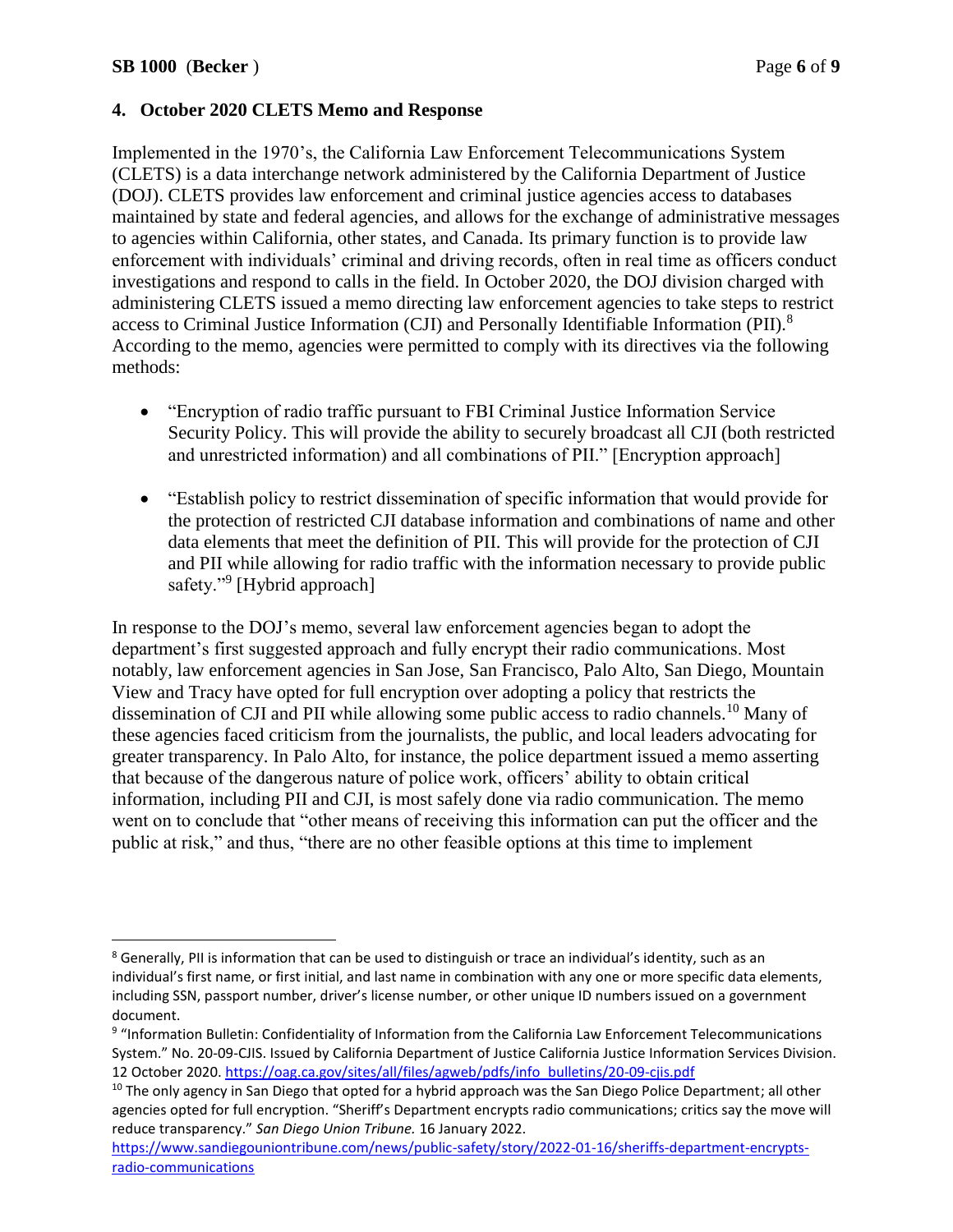'unencrypted' radio transmissions."<sup>11</sup> As of April 4, 2022, radio communications for roughly 120 law enforcement agencies across California are fully encrypted, allowing no public access.<sup>12</sup>

# **5. Effect of this Bill**

# **a. Access Requirement**

Existing law does not guarantee public access to police radio communications, nor does it prohibit public access to unencrypted police radio channels. Existing law does, however, make it a crime to use any intercepted public safety radio communication to assist in the commission of a crime or evade capture by law enforcement.<sup>13</sup> This bill would require each law enforcement agency in California, by January 1, 2023, to ensure that all radio communications are accessible to the public, with the exception of encrypted radio channels used exclusively for the dissemination of confidential information or for communications that would jeopardize public safety or officer safety if made public (such as tactical or undercover operations). This bill allows agencies to comply with this requirement in any manner that provides reasonable public access, including, but not limited to, the use of unencrypted radio channels, online streaming through the agency's website, or providing access to encrypted communications upon request for a reasonable fee.

# **b. Confidentiality Requirement**

Notwithstanding the access requirement outlined above, this bill requires each California law enforcement agency to prevent or substantially minimize CJI or PII obtained via CLETS from being broadcast in a manner that is accessible to the public. Confidential information that has already been made public or that must be broadcast immediately to ensure officer or public safety is exempt from this requirement. This bill allows agencies to comply with this requirement in any manner that safeguards confidential CLETS information, including, but not limited to, the use of an encrypted channel used exclusively for the transmission of confidential information or the communication of confidential information via data terminal, tablet, phone or other similar device.

# **6. Definitions Related to Confidential Information**

Existing law, across numerous California codes, contains several definitions of and provisions related to "personally identifiable information." Additionally, although the term "criminal justice information" is well-defined in the lexicon of public safety and law enforcement agencies, a statutory definition of this term has not been codified in California law. This bill uses several unique terms to describe the type of information intended to be kept confidential, including "confidential information," "confidential CLETS information," "personally identifiable information," and "criminal justice information." It can be inferred from the plain language of the bill that CJI and PII are both intended to be included in the meaning of "confidential information" and "confidential CLETS information," though it is unclear whether there is other

<sup>12</sup> "Encrypted Agencies." *The Radio Reference Wiki.* Updated 4 April 2022. [https://wiki.radioreference.com/index.php/Encrypted\\_Agencies#California](https://wiki.radioreference.com/index.php/Encrypted_Agencies#California)

 $\overline{a}$  $11$  "Report on Radio Encryption." Issued by the Palo Alto Police Department on March 24, 2021. <https://www.paloaltoonline.com/news/reports/1648222031.pdf>

<sup>13</sup> Penal Code §636.5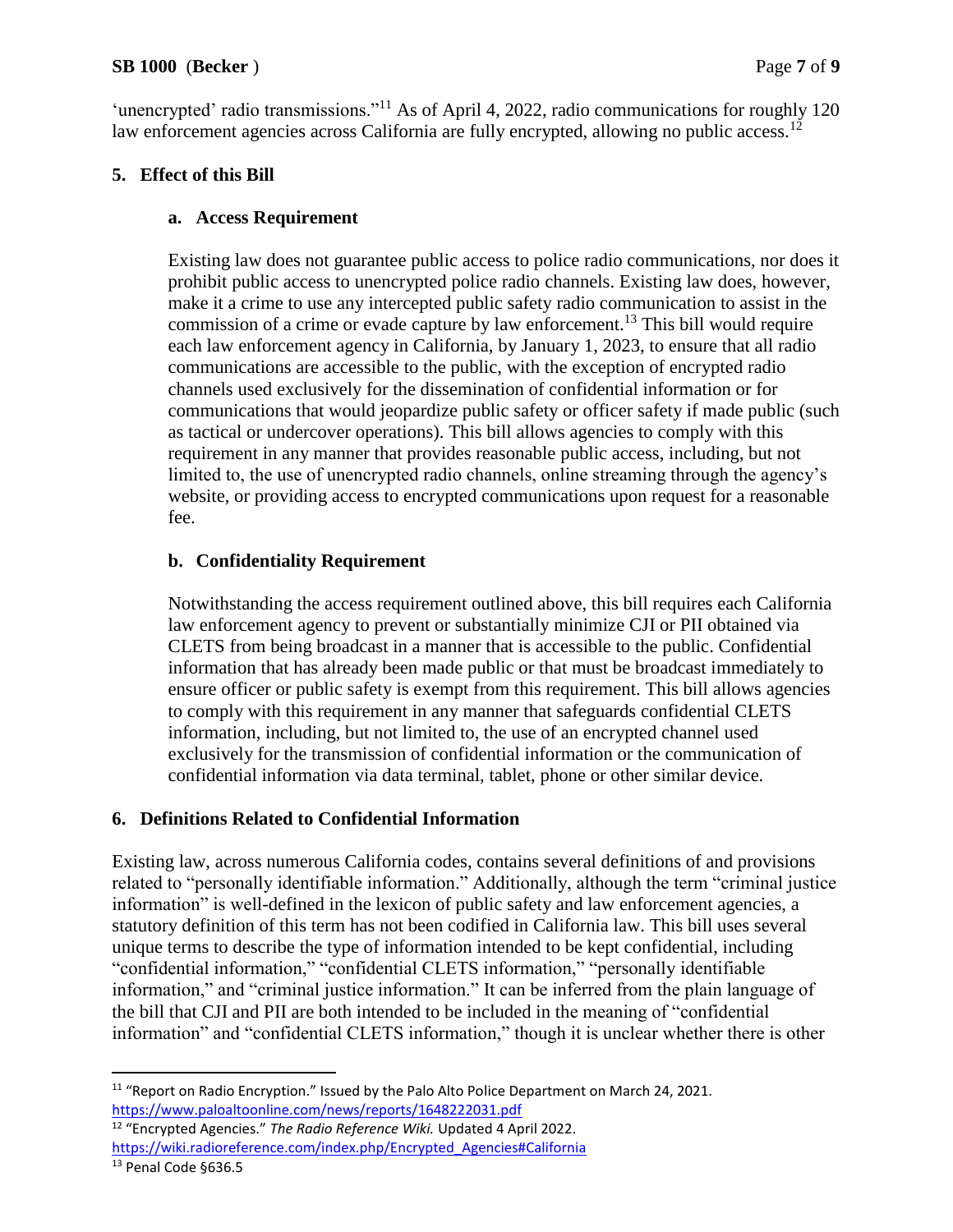information that can or should be covered by these terms. The Author may wish to amend the bill to establish definitions of "criminal justice information" and "personally identifiable information," possibly using definitions established by the FBI's Criminal Justice Information Security Policy, which dictates many of the federal requirements related to CLETS.<sup>14</sup> The Author may also wish to define the terms "confidential information" and "confidential CLETS information" in reference to CJI and PII.

# **7. Arguments in Support**

According to the California Public Defender's Association:

"We have proudly supported recent efforts by members of the California Legislature to put police policies and procedures online (SB 978 (Bradford), increase transparency of some police disciplinary records (SB 1421 (Skinner) and SB 16 (Skinner)) and to create a commission to investigate and decertify police officers (SB 2 (Bradford). Yet despite these efforts to move toward more openness, some police agencies have continued to try to shield information from the public eye. For 80 years, news outlets, journalists and the public have had access to police radio communications. This access is critically important for police transparency, accountability, and reporting activity to the public. However, in October 2020, the California Department of Justice's California Law Enforcement Telecommunications System (CLETS) issued a memo regarding the requirement for police agencies to protect identifying information via encryption." […]

"We agree that now is not the time to reduce public access to police activity. Access to critical information regarding police activity is not an "operational change" that should be taken without input from the public, the media, or city, county and state elected officials. Nuanced approaches like the one CHP has chosen to take strike a better balance between openness and protecting private information and should be adopted by other police agencies rather than wholesale encryption. SB 1000 is a much-needed correction to the actions of certain local law enforcement agencies seeking to completely shield important information from the public view. It is also a preventative measure to keep this problem from becoming a statewide issue."

According to the City of Palo Alto:

 $\overline{a}$ 

"The Palo Alto City Council recently had an extensive discussion about radio encryption and favored the sorts of options in SB 1000 which increase visibility for the public and the media into police calls for service. On an interim basis, Palo Alto has created an interactive map

[\(https://opengis.cityofpaloalto.org/betaPoliceCFSmap/index.html\)](https://opengis.cityofpaloalto.org/betaPoliceCFSmap/index.html) to display calls for service and the City Council recently directed work to enhance its functionality. While this approach provides some benefit to the press and public, it is only an effort to mitigate the loss of transparency resulting from complying with the DOJ directive. Your bill would significantly advance these efforts."

<sup>&</sup>lt;sup>14</sup> "Criminal Justice Information (CJIS) Security Policy." Version 5.9, 1 June 2020. Prepared by CJIS Information Security Officer and approved by CJIS Advisory Policy Board. [https://www.fbi.gov/file](https://www.fbi.gov/file-repository/cjis_security_policy_v5-9_20200601.pdf/view)[repository/cjis\\_security\\_policy\\_v5-9\\_20200601.pdf/view](https://www.fbi.gov/file-repository/cjis_security_policy_v5-9_20200601.pdf/view)